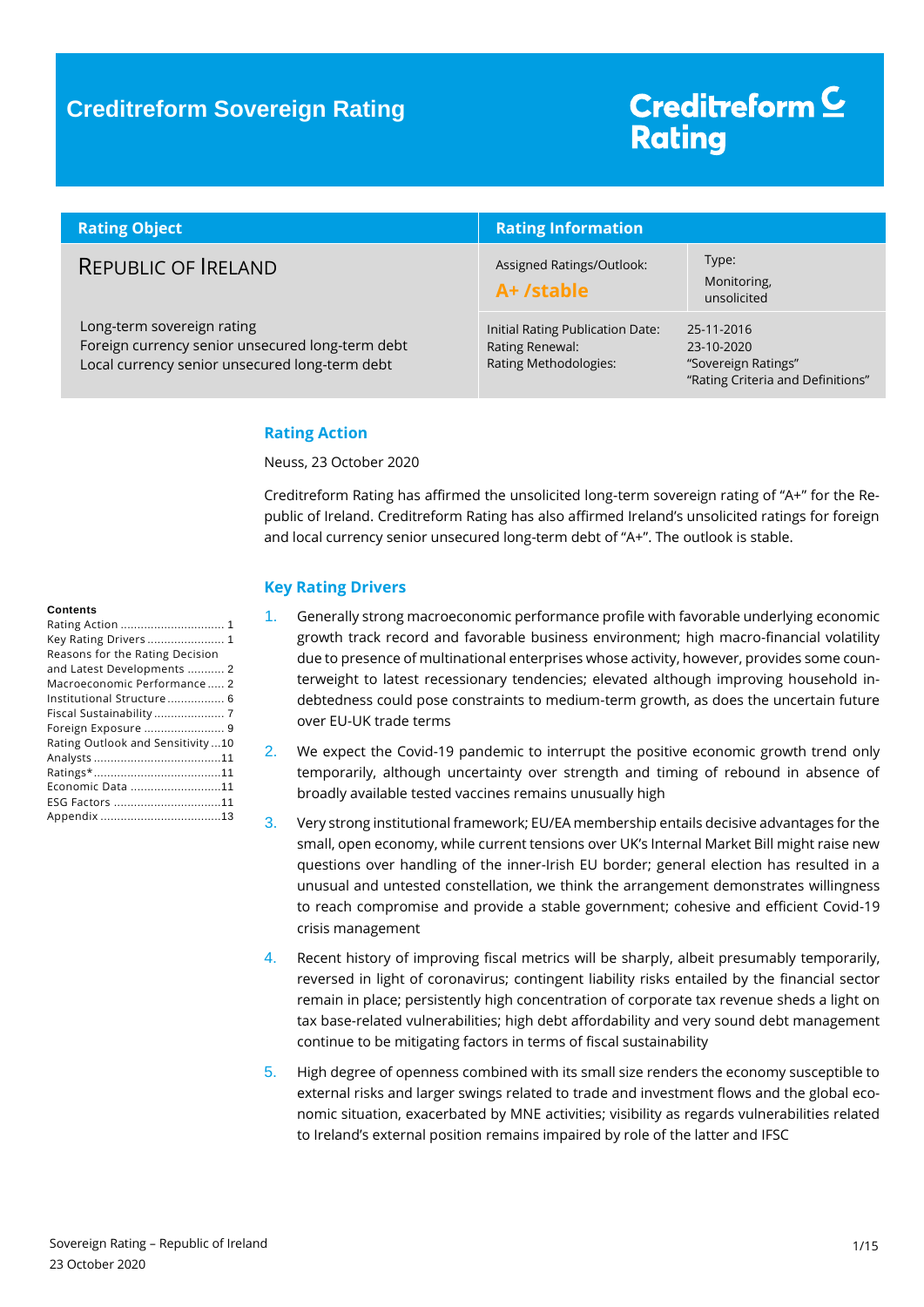### <span id="page-1-0"></span>**Reasons for the Rating Decision and Latest Developments**

Creditreform Rating has affirmed the Republic of Ireland's credit ratings, which remain backed mainly by a favorable macroeconomic performance profile and very strong institutional quality. Fiscal and external risks continue to represent balancing factors to some degree.

### <span id="page-1-1"></span>Macroeconomic Performance

*The Republic of Ireland's macroeconomic performance profile remains underpinned by exceptionally high wealth levels as measured by income per capita, a strong and responsive business environment, and a healthy economic growth trend over the last ten years, even when adjusting for factors that overstate national accounts. High macro-financial volatility associated with MNE-related activity and its status as one of the most open economies in the EU, as well as an elevated level of private indebtedness, represent factors preventing a more positive assessment, in addition to uncertainty over the future conditions that will define post-Brexit trade between the EU and the UK.*

Having emerged strengthened from the financial assistance program (EFSM/EFSF) following the financial crisis, Ireland's economy has since enjoyed a period of relatively high growth, which has also bolstered per capita income as mirrored by latest IMF estimates. GDP per capita (PPP terms, current prices) posted at USD 91,959 in 2019 (2018: USD 86,444), at face value even exceeding that of some of our AAA-rated sovereigns. However, picking up on high macro-financial volatility, we recall that multinational enterprises (MNEs) typically tend to inflate the size of the Irish economy as measured by GDP data, while causing significant volatility in data on gross fixed capital formation, trade, and financial flows, thus obstructing the interpretation of underlying currents. Considering real GDP, Ireland has registered an average increase of 6.3% since 2010, against 1.4% recorded for the euro area. Taking into account modified Gross National Income (GNI\*) at constant market prices instead, which strips out factor income of re-domiciled companies, depreciation on R&D service imports, and trade in intellectual property and depreciation on aircraft leasing, suggests a markedly smaller difference, with Ireland posting an average growth rate of 2.8% over this period. Nevertheless, this would still compare favorably with the euro area.

With regard to both real GDP and GNI\*, Irish economic growth slowed down notably in 2019. In terms of real GDP, growth decelerated from 8.5% to 5.6% (GNI\*: from 6.8% to 1.7%), with net trade acting as a major drag due to a sharp increase in imports, in particular related to intellectual property. The latter constituted an offsetting effect to investment which, mainly driven by intellectual property products, soared by 74.9% (2018: -6.3%), underscoring the volatile nature of this data. Construction investment meanwhile increased by 8.0%, which represents a marked slowdown compared to previous years, chiefly owing to virtual stagnation of residential construction due to a weak first half of the year. In the same vein, investment in machinery and equipment posted a decline (-1.2%) after three consecutive years of double-digit growth, partly due to the weakening international trade environment. Modified gross domestic fixed capital formation, which together with government consumption and private consumption may deliver a more relevant account of the underlying strength of the domestic economy, reveals that investment growth according to this definition has been decelerating since 2015, and more strongly so in 2019, when it came to just 1.2% (2018: 7.1%). Household spending growth, on the other hand, accelerated to 3.2% last year (2018: 2.6%), backed by broad-based employment growth and the highest increase in average hourly earnings in over ten years (2019: 3.5%), mirroring an increasingly tight labor market.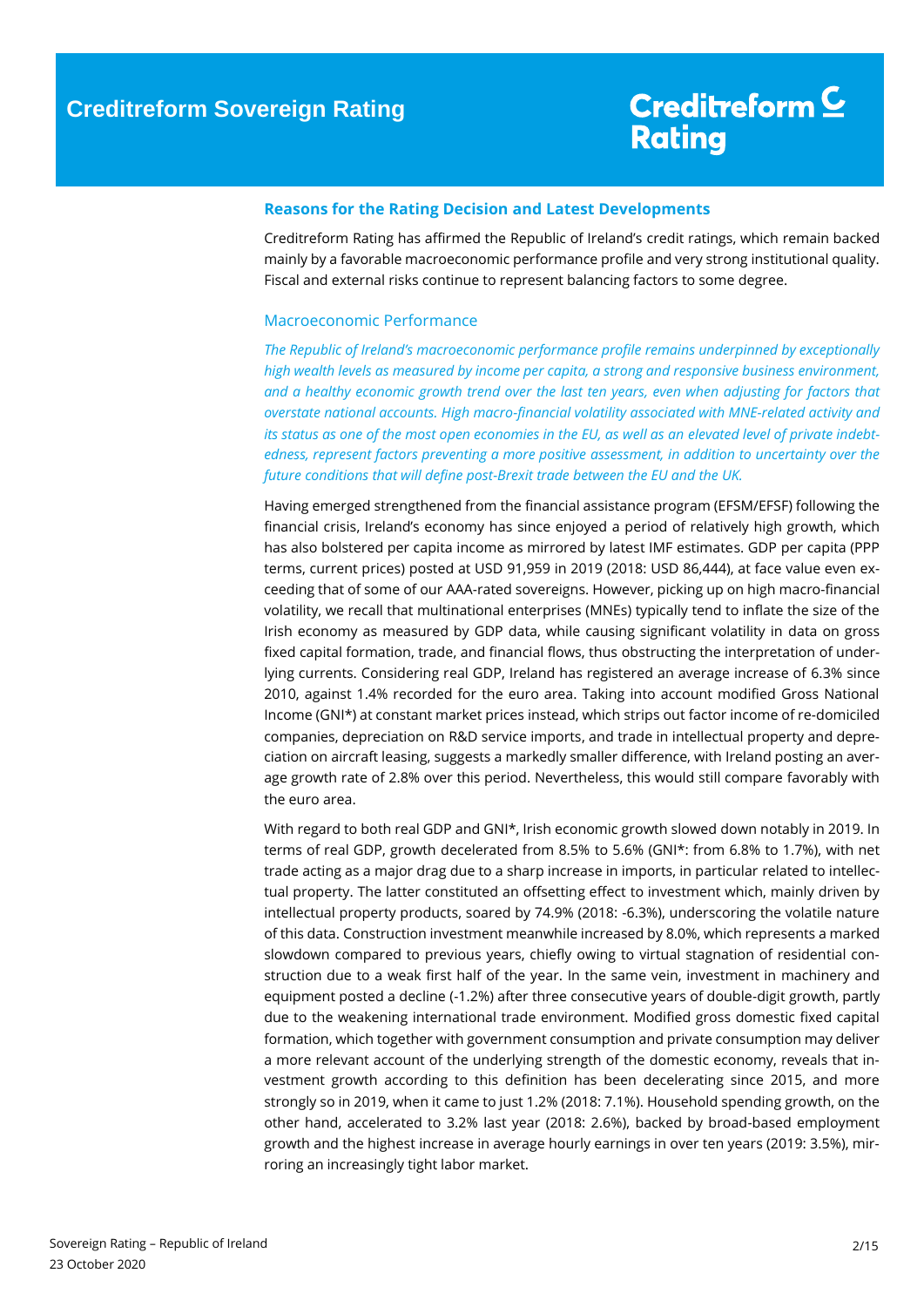Against this backdrop, the Irish economy thus entered the pandemic on a relatively strong footing at the beginning of the current year, although the domestic economy displayed a somewhat mixed picture. Compared to the biggest economies in the euro area, Irish authorities adopted strict lockdown measures to prevent spreading of the virus slightly later, towards the end of March, as also illustrated by the stringency index compiled by Blavatnik School of Government. This may add to the explanation as to why Q1-20 real GDP compares rather favorably with the euro area as a whole, apart from the above-mentioned distorting effects. After initially having been reported as increasing, real GDP ultimately showed a decline of 2.1% q-o-q in this year's first quarter (EA-19: -3.7%). Like elsewhere, the adverse effect of the lockdown were concentrated in Q2-20, although the reported record fall of 6.1% in real GDP still compares as rather tame with the impact witnessed in the euro area as a whole (Q2-20: -11.8%). A steep decline in imports related to intellectual property was partly offset by strongly falling investment in the same category in Q2-20, whereas construction investment was heavily affected by the Covid-19 related restrictions. For the same reason, private consumption registered a steep decline by 19.6% against the preceding quarter. Looking at modified domestic demand, which according to CSO plunged by 15.7% q-o-q in Q2, would thus give a clearer indication of the highly adverse impact of the pandemic on the domestic economy.

In response to the shock caused by the outbreak of the coronavirus, authorities introduced a range of measures to support the health sector, protect employment, ensure liquidity especially to micro-sized firms and SMEs, and to stabilize the financial sector. According to latest available data, the government's fiscal package amounts to about EUR 42bn in 2020/21. National authorities' reaction was flanked by even more accommodative monetary policy on the part of the ECB which, among other measures, stepped up its Asset Purchase Program and introduced a Pandemic Emergency Purchase Program. The latter now totals EUR 1,350bn and will run until at least June 2021. Reinvestments of maturing principal payments from securities purchased under PEPP until at least the end of 2022 add further to loose monetary policy. Moreover, a set of collateral measures aims to mitigate any tightening of financial conditions across the euro area, and there are currently measures in place to alleviate effects of downgrades on counterparties' collateral availability.

In light of gradually lifted restrictions to public life from May, private consumption resumed in Q3-20, as reflected by e.g. rebounding retail sales. According to CSO, the volume of retail sales in August stood 8.9% above its February level. However, we note that the recovery in spending is rather uneven, as consumer-facing services including hospitality and tourism struggle to recover. What is more, a strong rise in household saving hints at precautionary behavior which may drag down household spending going forward. The Department of Finance (DoF) gauges that the household savings ratio rose to approx. 35% in Q2. According to Central Bank of Ireland (CBI) data, household deposits rose by 4.9% q-o-q in Q2-20, as compared to 1.9% in the second quarter of 2019. In our view, such observations underscore the fragility of the economic rebound, as long as there are no safe-to-use vaccines available and renewed containment policies will become necessary on short notice.

In this vein, latest statistics on the development of the pandemic raise concern, as infection numbers are strongly on the rise. Lately, the 14-day cumulative number of corona cases per 100k persons reached 243.3 (19 October, ECDC data). Until more recently, authorities had resorted to implementing more locally concentrated constraints to public life, as suggested by the 'Plan for living with Covid-19' which was introduced on 15 September. On 19 October, Ireland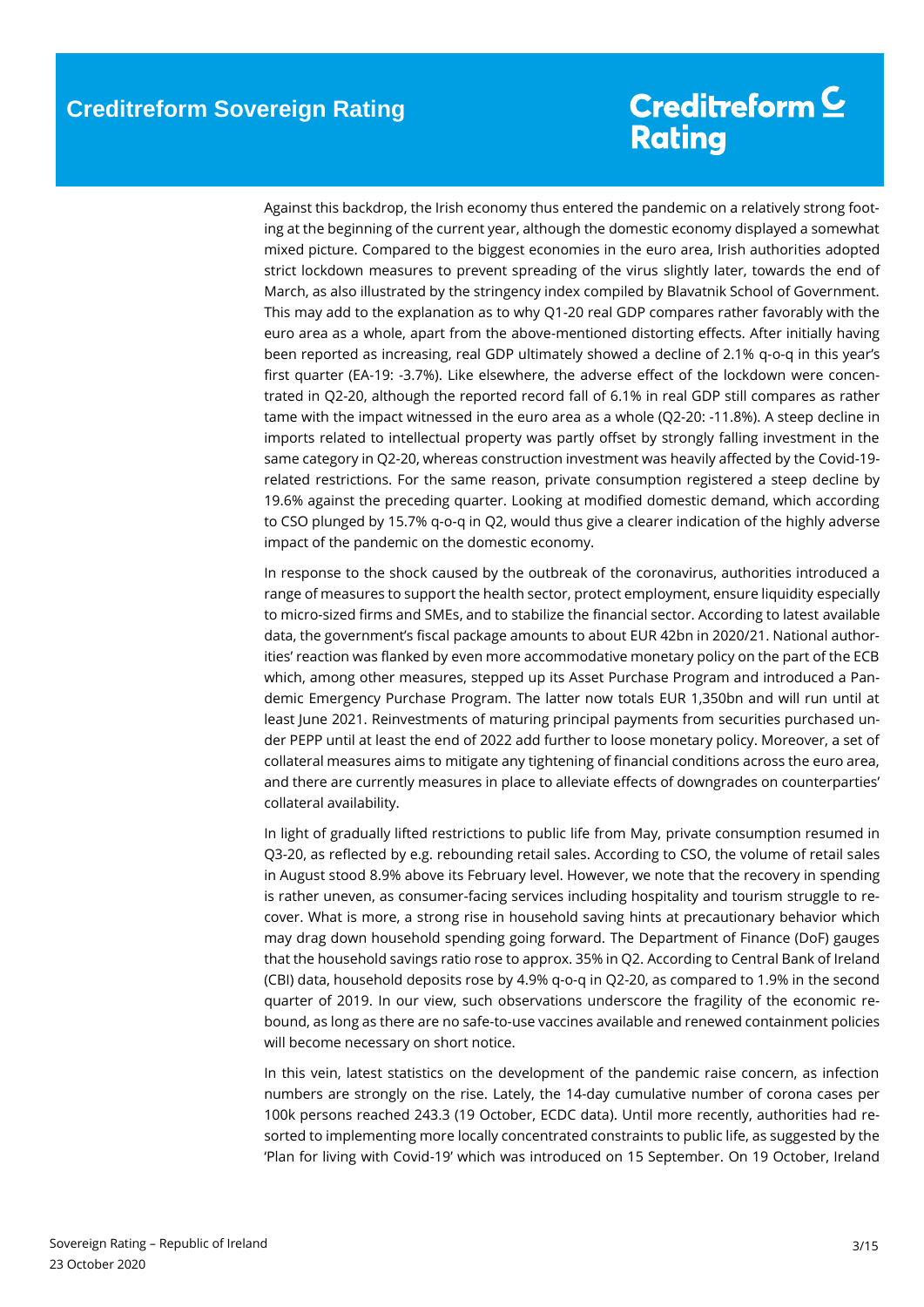announced that it would drastically tighten its measures in the fight against the Covid-19 pandemic, moving to Level 5. Until 1 December, its citizens will then only be allowed to stay within a five-kilometer radius of their residence. Visitors from other households are no longer allowed indoors, and pubs and restaurants may only offer food as a delivery service. However, schools are planned to remain open. This makes Ireland the first EU country to enter a second, nationwide lockdown, boding ill for further economic development.

Looking ahead, private consumption should benefit from income support schemes such as the Temporary Wage Subsidy Scheme (TWSS), now replaced by the Employment Wage Subsidy Scheme (EWSS), and the Pandemic Unemployment Payment (PUP). Ireland exhibited a robust labor market development in 2019, with broad-based employment rising strongly by 2.9% (2018: 3.2%), thus markedly exceeding the job creation rate recorded in the euro area (1.2%). The unemployment rate (LFS adj.) had dropped from a post-financial crisis high of 15.5% in 2012 to 5.0% in 2019, moving below the rate in the euro area as a whole since 2015. As the corona crisis hit, labor market metrics began to deteriorate, with employment growth coming in at 0.0% and -6.1% q-o-q (national accounts, domestic concept), while monthly LFS-adjusted unemployment climbed from 4.7% in Dec-19 to 5.4% in Sep-20, the latter apparently somewhat biased by the labor market schemes. Covid-19-adjusted unemployment, gauging the share of the inactive labor force due to unemployment or Covid-19, more than halved following a peak in April (30.4%), amounting to 14.7% in September, thus mirroring resuming economic activity over the summer months.

TWSS payments accounted for 8.5% of total (non-agricultural) earnings and more than half (51.8%) of total earnings in accommodation and food in Q2-20 (CSO data). At the peak in the week ending 31 May, about 357k people received support via TWSS, with this weekly number swinging around the 300k mark until expiry of the scheme. From September, TWSS was ultimately replaced by the Employment Wage Subsidy Scheme (EWSS), which comes with tighter eligibility criteria including a turnover loss threshold. Both EWSS and PUP are to run until the end of March 2021, with the PUP scheme also having been extended and conditions having been made somewhat stricter. With regard to PUP, a pinnacle in terms of take-up was reached at the beginning of May at about 602k, whereas this number more than halved (about 217k) by the end of September. Given that consumer confidence seems to have been shaken by rising infection numbers, and new constraints have been introduced to suppress the spread of the virus, prospects for private consumption remain uncertain. Moreover, developments on the labor market may ultimately deteriorate to a larger extent, as a possibly rising number of insolvencies and related job losses remains a risk, in particular if the newest round of imposed restrictions cause a significant delay in the economic recovery.

We would expect underlying business investment to remain subdued, given that global recovery from the first Covid-19 wave seems to have evolved at a slower pace than was hoped for and the still substantial uncertainty over the evolution of this crisis more generally. The impression that trade policy restrictions had been ratcheted up already prior to the pandemic would also weigh on investment activity. What is more, a timely and comprehensive free trade agreement between the UK and the EU looks unlikely at present, not least in view of the tensions over the UK's Internal Market Bill. While preparations for trade between the UK and the EU under WTO rules seem to have further advanced, such an arrangement would essentially be more harmful to external trade. According to CBI, an abrupt transition to WTO terms could shave roughly 2 p.p. off GDP growth in 2021 compared to an FTA-based scenario. On a more positive note, we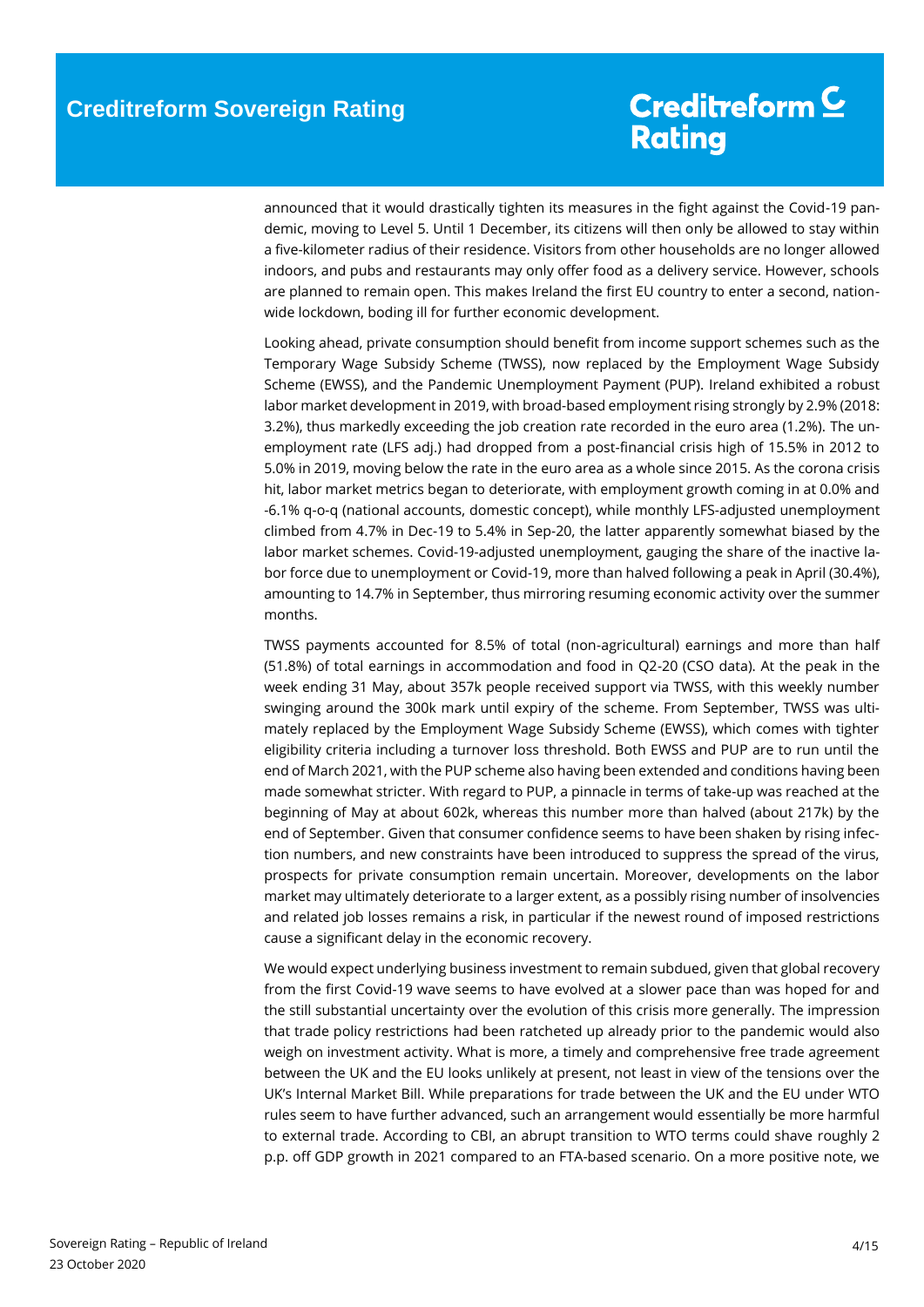think that the significant and still increasing role of ICT for the Irish economy, as illustrated by a gross value added share of 16.3% in Q2-20 (EA: 5.4%), should be supportive to investment in the current environment.

To this end, it is worth pointing out that Ireland's exports of computer services accounted for more than half of services exports in 2019 (52.9%, CSO current account exports). Computer services export should thus also help to stabilize its export performance. Goods exports should also remain supported by medical and pharmaceutical products, which accounted for over a third of total goods exports (37.4%) in the first seven months of 2020, and rose by 25.7% compared to the same period of the prior year. At the same time, we gather that equivalence agreements between the UK and the EU pertaining to financial services so far are limited both in scope and timing, thus possibly posing risks to Irish financial services. Compared to the euro area, financial and insurance activities in the Irish economy account for a slightly higher share of total gross value added (GVA), coming to 5.6% in Q2-20 (EA: 5.0%). More generally, we would assume that underlying net trade should be negatively affected by a slow global recovery.

Overall, we would expect real GDP to decline by about 2.7% this year and to see an increase of about 1.4% in 2021. This takes into account our assumption that EU and the UK will find some middle ground to avoid falling back on WTO rules as well as the current lockdown which will obviously weigh on growth prospects in the near term. To be sure, we believe that the Covid-19 impact on the economy in Q4-20 will be less severe compared to the most acute phase in spring, as the government is better prepared and can resort to more targeted, effective, and tested measures than during the first wave. Nevertheless, uncertainty around these assumptions seems particularly high at the current stage, considering the unpredictability of this pandemic and the uncertainty over any post-Brexit deal with the EU, which add to the abovementioned macroeconomic volatility that typically shapes Irish National Accounts. This is all the more so, as tested medical treatments may only be broadly available from mid-2021 at the earliest.

Having said that, the expected recovery should be supported by Ireland's high degree of noncost competitiveness. Its welcoming and flexible business environment is mirrored by a good 24<sup>th</sup> rank among 190 economies considered in the latest Doing Business report. To be sure, World Bank is currently reviewing this indicator. Ireland also scores well with regard to the World Economic Forum's Global Competitiveness Index (GCI), remaining the second-best performer among A-rated peers in our rating universe. In this context it is also worth recalling that, within the EU, Ireland is second only to Luxembourg as far as export sophistication is concerned (World Bank data). On top of that, favorably developing unit labor costs compared to its key European trading partners supports Ireland's cost competitiveness. Reflecting competitiveness gains, Ireland was able to increase its export market share further from 1.88% to 2.01% in 2018-19, mainly driven by services exports, whose market share rose to 4.06% in 2019 (2018: 3.68%).

At the same time, we observe that gross value added of total services is the smallest among the EU countries, amounting to 60.8% of total GVA in Q4-19, before falling to 55.8% in Q2-20. Bearing in mind that ICT accounted for 16.3 p.p. thereof, this seems to illustrate a high concentration on few industries in the service sector which are typically associated with the operations of MNEs and are characterized by high productivity. Targeted investment in R&D, digital infrastructure, as well as in upskilling would seem conducive to broaden productivity growth also among the domestic economy and enhance resilience to economic shocks of various types. Furthermore, if left unaddressed, a relatively low labor participation of women and some vulnerable groups, as well as a shortage of skilled workers, could pose constraints to medium-term growth as well.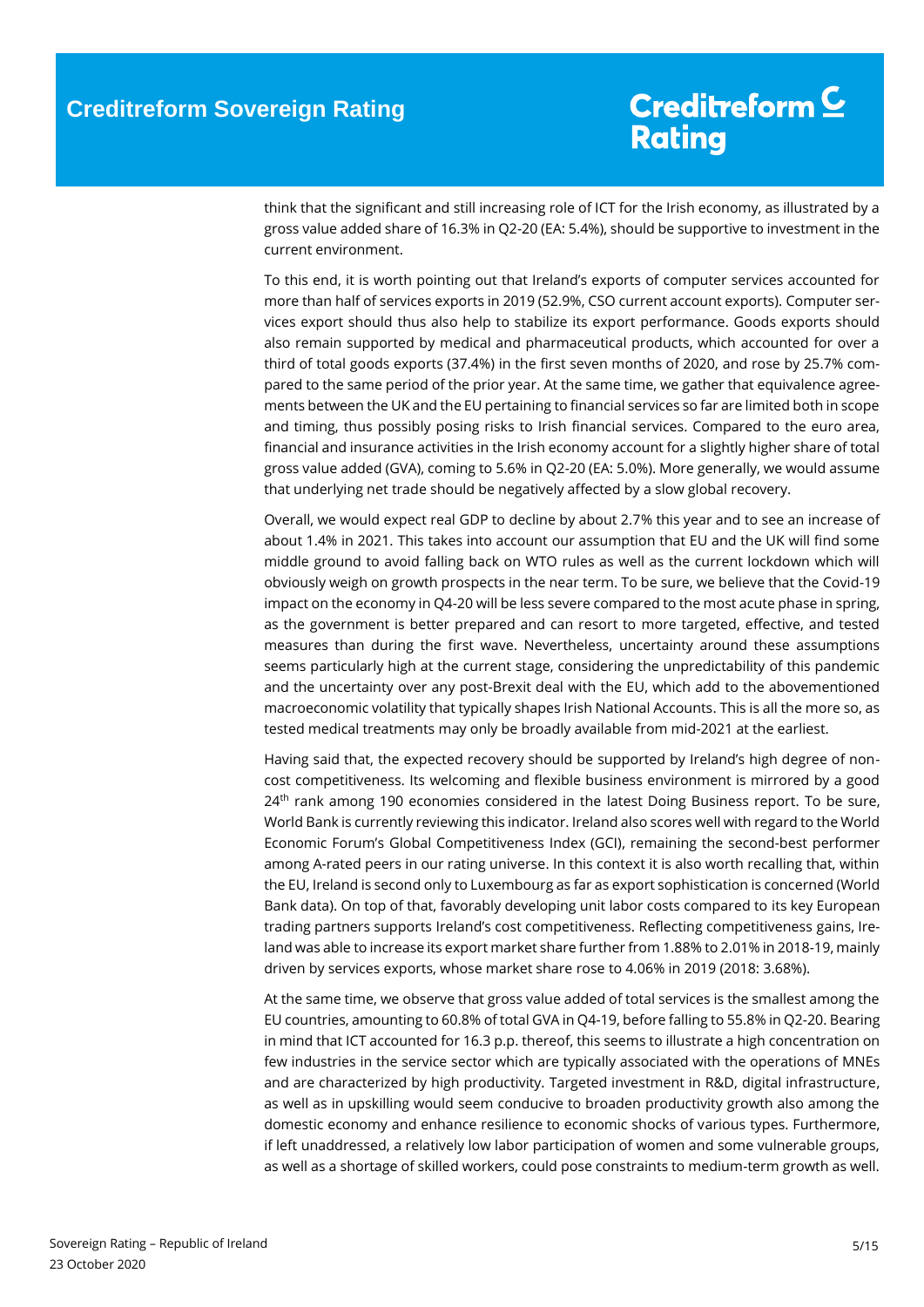We assess positively that the government remains committed to tackle these issues, as evidenced by the envisaged publication of the National Economic Plan along with ambitions to advance its green agenda. Such intentions seem even more relevant in light of possible changes to international taxation, as the latter could potentially make investing in Ireland less attractive to MNEs.

Further, as regards factors potentially constraining medium-term growth, we would flag that household debt is among the highest in the EU but remains on a downward trajectory, falling from a high at 216.5% of disposable income in Q4-11 to 112.4% in Q1-20 (Q1-19: 123.3%). Moreover, non-financial corporate debt, although admittedly boosted by inter-company loans among MNEs and further declining to 156.1% of GDP in the year to Q1-20, at face value is the third highest among EU member states. Looking at demographics, a prospectively lower net migration, as suggested by EU estimates, may hamper medium-term growth to some extent.

### <span id="page-5-0"></span>Institutional Structure

*We continue to view Ireland's institutional framework as a key credit strength. Also, EU/EMU membership delivers major benefits to the small, open economy through access to the single market, to a mobile and well-educated workforce as well as to broad and deep financial markets - the combination of which has proved fertile ground for Ireland to become a hub for European operations of MNEs.* 

The high quality of the sovereign's institutional conditions are corroborated by the latest vintage of the World Bank's Worldwide Governance Indicators (WGI), which show that across the dimensions we deem particularly important, the Irish sovereign exceeds the euro area median and outperforms the A-rated peers in our rating universe, being more in line with the rankings of our AA-rated sovereigns. We note that with a view to 'voice and accountability', the sovereign even improved 5 places to rank 12 out of 209 economies (EA-19: 26), while slipping 3 ranks to 23/209 as regards control of corruption (EA-19: 42) and deteriorating 7 ranks to 29/209 in terms of government effectiveness (EA-19: 35). In terms of rule of law, the sovereign's ranking remained broadly stable, at rank 24 out of 209 economies (EA-19: 33).

Turning to latest political developments, we observe that, following the snap election on 8 February, a new government coalition consisting of Fianna Fail, Fine Gael and the Green Party has succeeded the minority government led by Fine Gael. The election had yielded an inconclusive result, with Sinn Fein achieving 37 of the 160-seat Dail, against 35 seats won by Fine Gael and 38 seats obtained by Fianna Fail. While the result underscores the impression that the traditional dominance of the two main parties was notably weakened, difficult coalition talks suggest that policymaking may become more challenging. This appears to tie in with a deteriorating WGI relating to political stability, where Ireland is now placed at rank 38 (2018: rank 30). An unprecedented coalition between the rivalling Fianna Fail and Fine Gael marks a turning point for the country, as does government participation of the Green Party, which won 12 seats. It was furthermore agreed that in December 2022, Fine Gael leader Varadkar would take over from Fianna Fail's Michael Martin to serve as prime minster for the second half of the five-year term - another novelty. While unusual by historic standards and as such untested, we think the arrangement demonstrates willingness to reach compromise and provide a stable government, and to our mind crisis management has come across as cohesive and efficient.

While the Withdrawal Agreement between the UK and the EU seemed to place particular emphasis on Irish concerns as regards the future handling of the border between the Republic of Ireland and Northern Ireland, we would flag the uncertainty surrounding the Internal Market Bill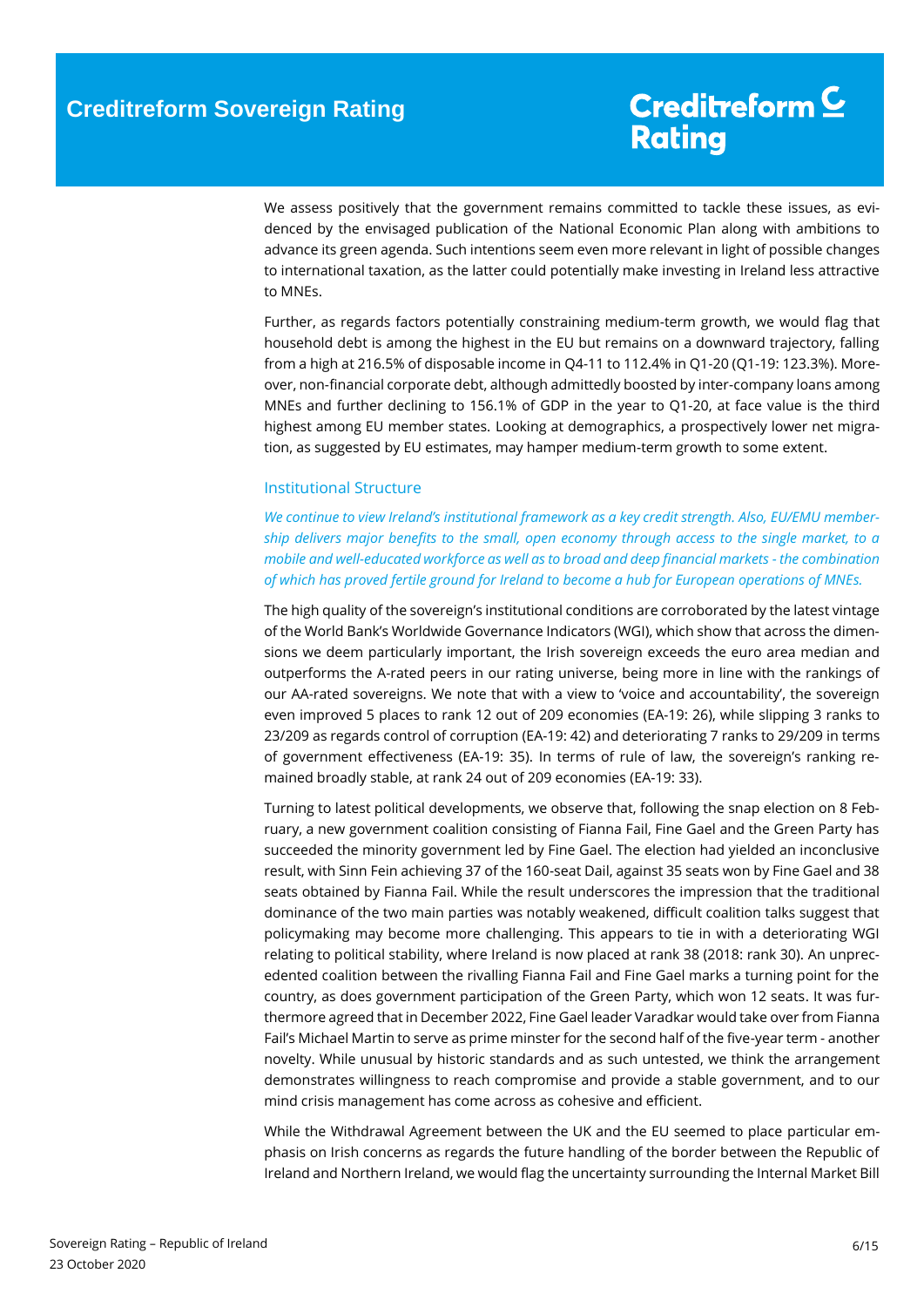proposed by the UK government on 10 September. Setting out rules concerning market access principles between England, Scotland, Wales and Northern Ireland following the Brexit transition period, the bill has sparked serious controversy with the EU over whether the proposal would breach international law by apparently aiming to modify parts of the withdrawal agreement. Jeopardizing the difficult agreement struck over the Irish border question might even run the risk of resurfacing tensions in the affected area.

With a view to responsiveness to EU recommendations and willingness to comply with internationally agreed standards, we note continued efforts on the part of the sovereign, for instance pertaining to deploying measures concerning countries listed as non-cooperative tax jurisdictions with the EU. We also understand that there is further progress related to ATADcompliance.

### <span id="page-6-0"></span>Fiscal Sustainability

*Vulnerabilities to fiscal sustainability continue to constitute an important factor in our assessment of the sovereign's creditworthiness, currently compounded by the envisaged strong, albeit presumably temporary, increase in the general government deficit and public debt ratio. The positive track record of improving fiscal metrics following the global financial crisis, a generally prudent approach of fiscal policy-making, along with high debt affordability and very sound debt management, represent mitigating factors. By contrast, fiscal risks related to still elevated although downward trending NPL ratios, as well as a relatively high concentration of corporate tax revenue, still remain.* 

Following years in which the sovereign had to deal with legacy issues in the wake of the global financial crisis and managed to continuously bring down its headline deficit, 2019 represented the second consecutive year in which Ireland registered a modest general government surplus (0.5% of GDP, 2018: 0.1% of GDP). Total revenue increased by a still healthy 5.9% last year (2018: 7.9%), backed by increasing tax revenue (6.7%, 2018: 8,7%) and rising social contributions (6,0%, 2018: 7.5%) in an environment of ongoing, albeit decelerating, economic growth. Total outlays were expanded by 4.2% (2018: 6.2%), with slightly stronger increases in spending on employee compensation (5.0%) and social benefits (3.8%).

With regard to the current year, the Covid-19 crisis has obviously overthrown forecasts as expressed in the Budget 2020, which had foreseen a slight deficit to the tune of 0.6% of GDP, partly based on increased spending in preparation for an assumed disorderly Brexit. In the face of the pandemic, fiscal prospects have deteriorated markedly, given falling revenue amid lockdown measures and rising spending to protect people's health and jobs and kick-start economic recovery.

We would expect the headline balance to sharply deteriorate, posting a deficit of 6.3% of GDP this year. According to latest NTMA calculations, support measures announced in reaction to the pandemic would amount to about EUR 24.5bn in 2020, including indirect support through the Credit Guarantee Scheme and the Pandemic Stabilization and Recovery Fund (EUR 4.0bn). The lion's share of the package would be directed towards social protection and health, with approx. EUR 11.4bn and EUR 2.0bn in 2020. Overall, the substantial weakening of public finance is thus largely driven by the expenditure side, where social payments, subsidies, and public investment will increase significantly. At the same time, the revenue intake will decline to some extent, mainly due to falling indirect tax components, whereas corporate income taxes s soften the fiscal fallout.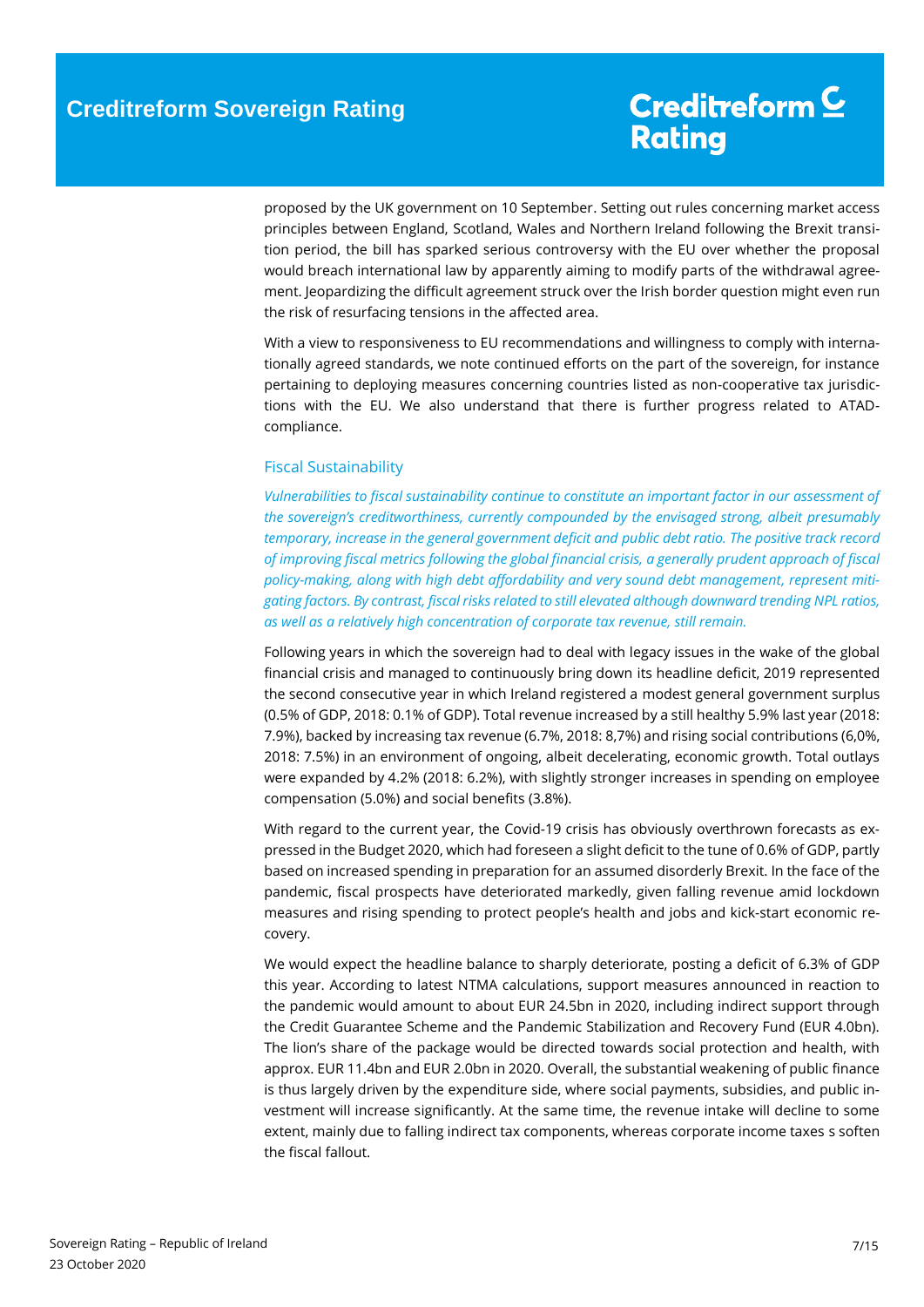To this end, we would point to the latest Exchequer returns, which include data until the end of Q3-20 and which have been less negative than expected. So far, tax revenue has proven broadly resilient, falling by 3.0% y-o-y up to September. While VAT receipts were down by 19.9%, corporate tax receipts, buoyed by rising profitability in parts of the multinational sector, strongly surprised on the upside, displaying an increase of 27.9%. However, it has to be borne in mind that a substantial part of the tax revenue is typically paid in the final two months of the year, thus still leaving room for a more negative outturn.

Expenditure is set to continue increasing strongly in the coming year. The Budget 2021 puts high emphasis on building up healthcare capacity, protecting household incomes and supporting employment and comes with a new package to the tune of nearly EUR 18bn. The expenditure plan encompasses, among other things, roughly EUR 8.5bn for public services to tackle Covid-19. It also introduces a EUR 3.4bn Recovery Fund to address the negative impact on jobs and businesses from the coronavirus, as well as possibly having to resort to WTO terms in UK-EU trade. Announced tax measures would include a reduced VAT rate for the hospitality sector starting from this November until December 2021. Apart from a focus on health and social protection, in terms of increasing expenditure the new budget also aims at fostering child care and education, environmental/climate related topics and housing. Public investment is envisaged to be ramped up. On the whole, we tentatively expect the headline deficit in 2021 to remain roughly at the same level as in 2020, partly due to additional funds devoted to Covid-19 crisis management in light of a renewed lockdown.

The prospective sharply rising headline deficit and falling GDP will see the downward trending debt-to-GDP ratio reverse, at least temporarily. We would expect the ratio to leap to some 63% this year, before rising less dynamically in 2021, acknowledging massive uncertainty around this estimate. We note that a large NTMA cash position, which totaled roughly EUR 31.6bn as of end-September 2020, should curb the increase in Ireland's public debt ratio. At 57.4% last year, debtto-GDP has reached its lowest level since 2008 (2018: 63.0%), comparing rather favorably with the euro area level of 84.1% in 2019. Having said that, we observe that the debt has slightly risen over a 5-year horizon in nominal terms. Moreover, set against the modified GNI\*, we note that general government debt is at a significantly higher level (95.6%, 2018: 103.6%) and Ireland's debt-to-revenue ratio remains one of the highest in the EU (233.3% in 2019). We welcome the government's commitment to pursue a sustainable medium-term expenditure framework, setting out a clear path to achieving a balanced budget, with more detail to come via the Stability Program 2021 in spring.

Risks to public finances are heavily skewed to the downside, as currently suggested by the new wave of corona cases and intensifying confinement measures. Uncertainty around post-Brexit trade terms only adds to the notion of a very unpredictable near-term development. While the government expects corporate income tax intake to increase further next year, we would reiterate that any changes to international taxation might entail downside risks for corporate tax revenues, also due to the strong links to MNEs. According to Revenue Irish Tax and Customs, 70% of corporate net tax receipts is generated by the top 100 companies, of which 77% are foreign MNEs, highlighting high concentration within this stream of revenue. Corporate tax reforms as proposed by the OECD (BEPS 2.0), although delayed, underline that revised standards seem to be looming.

While the corona crisis does not so far seem to have had an impact on the capitalization of Irish banks, there are signs that it started to affect asset quality in Q2-20, as well as bank profitability,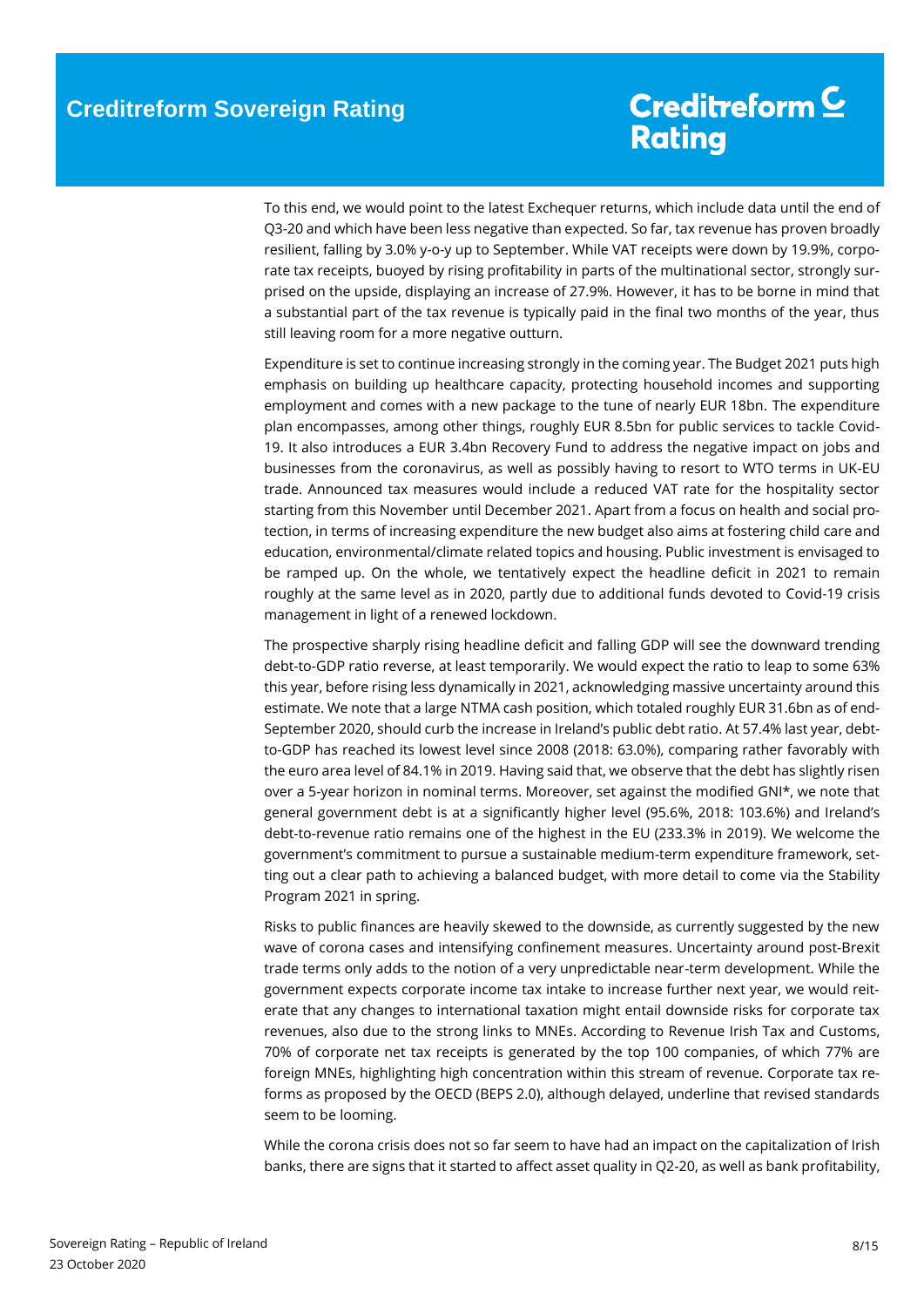thus calling for vigilant monitoring. After falling from 19.6% in Q4-19 to 18.9% in Q1-20, the CET1 ratio of the Irish banking sector inched up to 19.0% in Q2-20 (EBA data), remaining well above the EU level (Q2-20: 15.0%) and pointing to a considerable cushion against shocks. Meanwhile, the average NPL ratio climbed to 4.0% in Q2-20, after having been stable at 3.3% in Q1-20 compared to Q4-19. Nevertheless, it remains below its level one year ago, but still points to a lower asset quality than in the EU overall (Q2-20: 2.9%). Mortgage arrears have continued their downward trend, coming to 9.9% in Jun-20, measured as the volume of total mortgage accounts in arrears against total mortgage loan accounts outstanding (Jun-19: 11.3%). With regard to longterm mortgage arrears that have been due for over 90 days, the percentage has declined from 8.7% to 7.9% as of Jun-20. In terms of profitability, looking at returns on assets, the Irish banking sector had outperformed that of the EU over the last few years, but turned negative in Q2-20 (-1.0%), now comparing unfavorably with the EU (0.0%).

Lending to the private sector has been declining over the year to Jul-20, with loans to non-financial corporations down by 6.4% against Jul-19, suggesting that government-backed loans may not have been taken up as expected. Loans to households meanwhile fell by 2.5% over the same period, with consumer loans displaying double-digit percent declines in an annual comparison since May. We would follow developments closely here, as a slower-than-expected recovery could eventually result in companies and/or households struggling to service their debt. Mortgage loans to households were also on the decline, moving 0.4% below the prior year's level in Jul-20. We think that risks associated with the housing market have abated somewhat, as housing prices appear to have broadly stabilized recently, with the 3-year growth rate having fallen below 20% for the first time since 2014, but remaining in double-digits (Q2-20: 15.8%, Eurostat). Looking at affordability metrics such as the price-to-income ratio (OECD data), we note that prices seem by and large aligned with income at this point, thus not pointing to any pressing valuation issues.

We positively note that, buttressed by the ECB's accommodative policy stance, which has been topped up with additional asset purchases in the wake of the corona crisis (see above), interest rate payments further declined by 16.2% in 2019. With that, interest costs accounted for 5.0% of total revenue (2018: 6.3%), thus firmly following a downward path although still appearing somewhat elevated in a European context. For 2020, this ratio is expected to shrink further to 4.6%. Adding to favorable elements in our consideration of fiscal sustainability issues is NTMA's very sound debt management, translating into a favorable debt profile which is reflected by a high average weighted maturity of the debt portfolio (10.1y as of Oct-20, NTMA). What is more, Irish sovereign debt is held by a diversified investor base, with the EFSM and EFSF liabilities accounting for approx. 20% of total government debt (NTMA data). To our understanding, final redemption of a EUR 6.5bn bond that matures in October has been pre-funded, and we are aware that there are no bonds to mature in 2021. This only leaves official sector debt to deal with in the near term, with the two remaining tranches of a UK bilateral loan falling due this December and in Q1-20 (roughly EUR 0.5bn each).

### <span id="page-8-0"></span>Foreign Exposure

*Ireland's high degree of openness coupled with the small size of its economy make it susceptible to external risks and larger swings related to trade flows and the wellbeing of the global economy. Moreover, operations of MNEs cause considerable volatility in the Irish balance of payment data, thus complicating their interpretation.*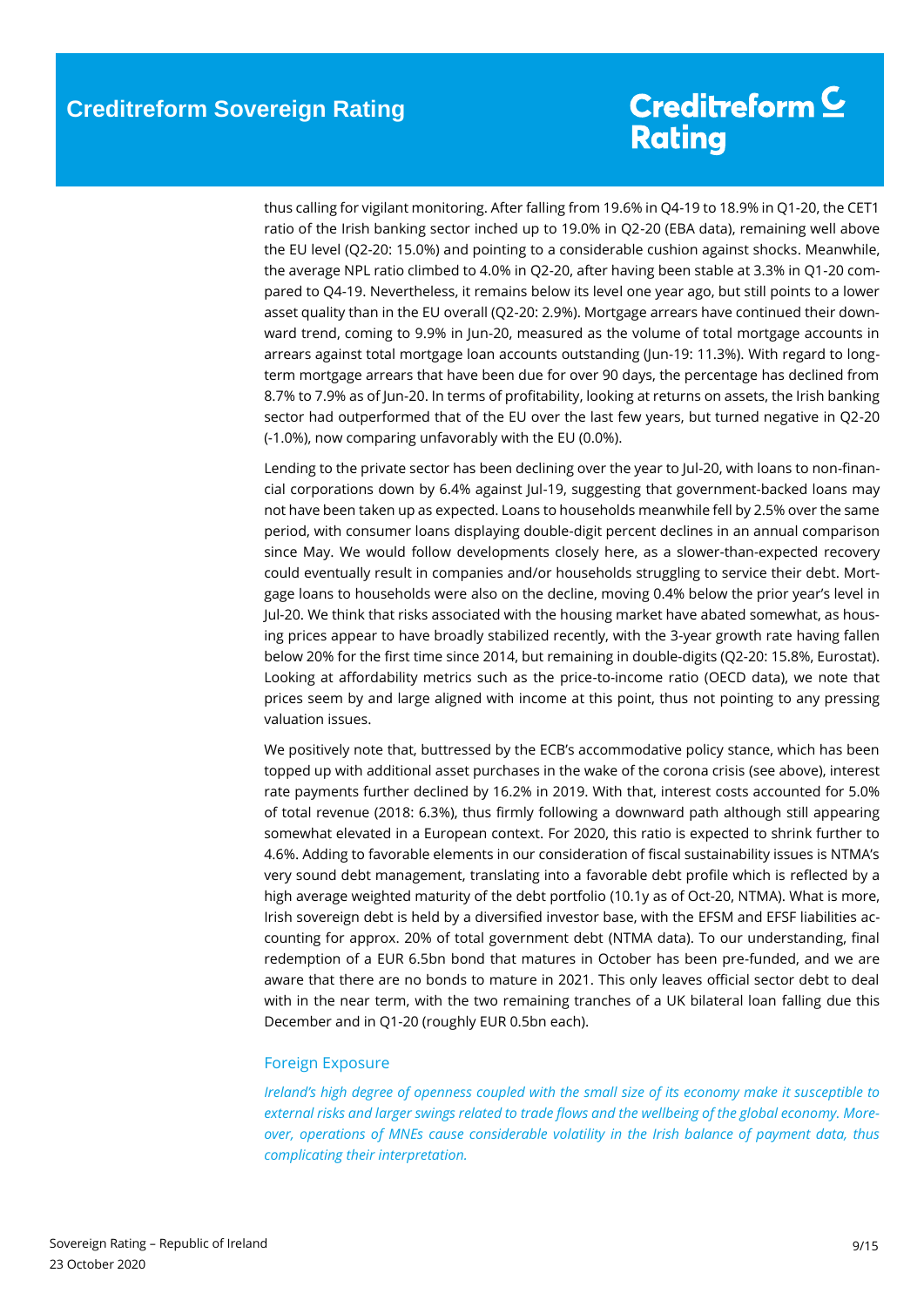Imports of intellectual property products were paramount in pushing the current account balance into deficit last year. While the current account balance had shown a surplus of 6.0% of GDP in 2018, it swung into a deficit of 11.3% of GDP in 2019. Abstracting from R&D services and trade in intellectual property, the modified current account (CA\*) exhibits a surplus of EUR 16.5bn or about 4.6% of 2019 nominal GDP. Measured against GNI\*, the modified current account balance even showed a surplus of 7.7%. Going with the latter metric, the modified current account has been increasingly in surplus since 2014, suggesting that Ireland has managed to increase its competitiveness and build some buffers against external shocks.

At the middle of the current year, the current account deficit came in at 1.7% of GDP (CSO data). With the corona pandemic causing a massive slowdown in global economic activities and the recovery likely delayed by currently resurfacing pandemic risks and renewed constraints aimed at social distancing, we would cautiously expect the modified current account balance to narrow this year.

At face value, Ireland remained the largest net external debtor among EU member states last year, in light of a slightly narrowing net international investment position (NIIP) that amounted to 174.0% of GDP (2018: 180.9.0% of GDP). By Q2-20, this position had widened somewhat to 176.0% of GDP. However, we would reiterate our view that, given MNE-related distortions and the role of the International Financial Services Center (IFSC), associated risks may be deemed as significantly less severe. This being said, we observe that the negative position of the government, after being relatively stable in Q4-19 compared with the same quarter in the prior year, has grown by Q2-20, as has the CBI position.

### <span id="page-9-0"></span>**Rating Outlook and Sensitivity**

Our rating outlook for Ireland's long-term credit ratings is stable, as we consider risks related to the worsening economic situation and the assumed temporary reversal of fiscal improvements to be broadly balanced by the economy's generally favorable underlying economic strengths, by the persistently strong institutional framework, as well as by the abovementioned mitigating factors concerning fiscal risks. We emphasize that the evolution of the Covid-19 pandemic is extremely uncertain. As a corollary, any assessment of the further economic development is extraordinarily uncertain and significantly more difficult than usual, as is the case for other metrics, e.g. from the fiscal realm.

We could lower Ireland's credit ratings or the outlook, if, contrary to our expectations, Ireland's medium-term growth deteriorates significantly. This could be the case if lacking progress in controlling the corona pandemic, also on the global level, delays economic recovery. Downward pressure could also stem from a more sustained deterioration of public finances in this case. With a longer term view, changes to international taxation standards could present further downside risks to fiscal sustainability and the ratings. Also, jeopardizing the difficult agreement struck over the Irish border question in the course of EU-UK negotiations might run the risk of resurfacing tensions.

Although perhaps less likely given the current circumstances, we could consider a positive rating action in the event of a swifter and stronger economic rebound than we currently expect. This could also result in more rapidly improving fiscal metrics. More generally, decisive implementation of measures to enhance productivity of the non-MNE sector and thus increase the resilience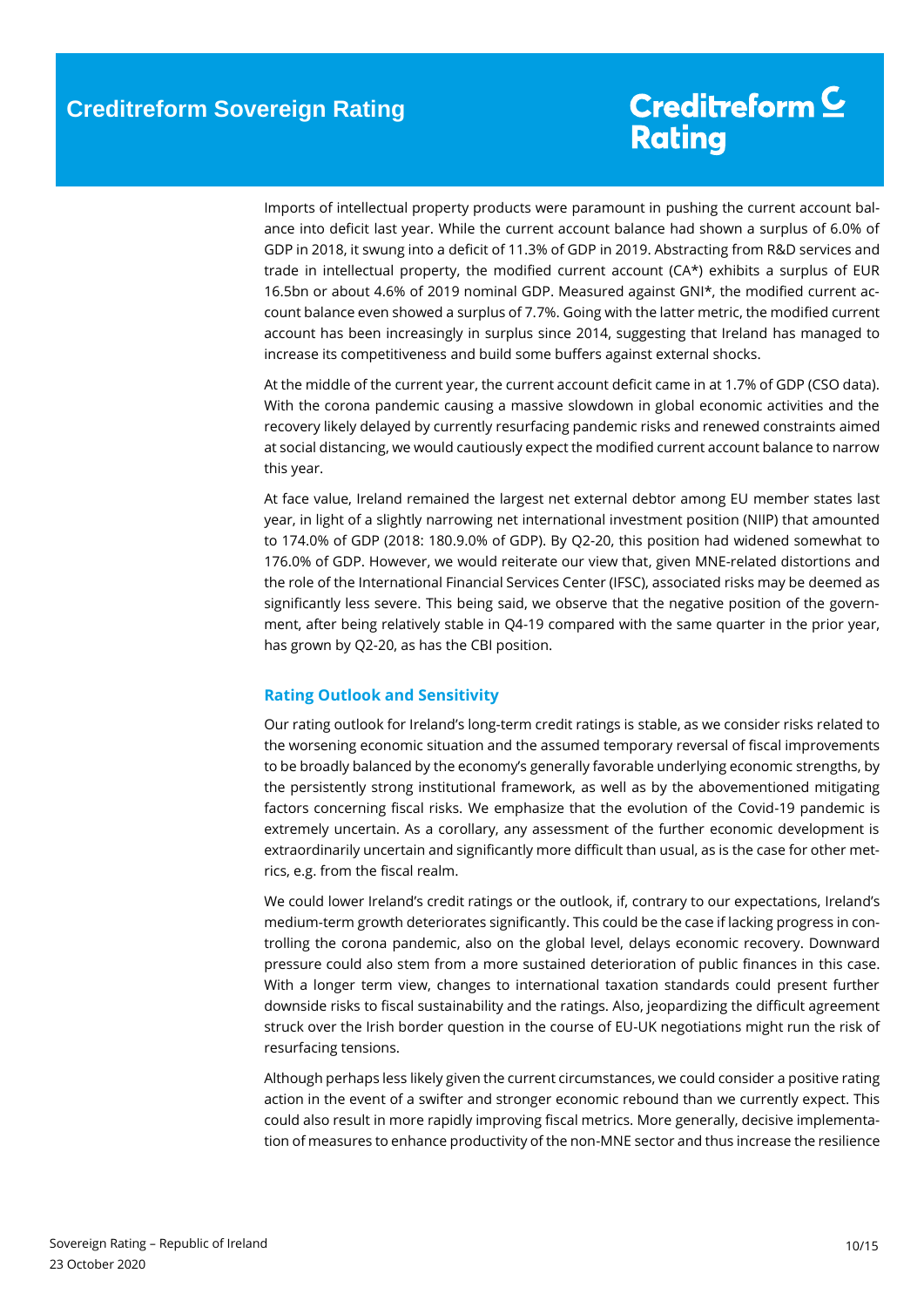of economic growth on a broader basis would seem beneficial, as would strengthened efforts to broaden Ireland's tax base and reduce its dependence on corporate tax revenues.

### <span id="page-10-0"></span>**Analysts**

Primary Analyst Fabienne Riefer Sovereign Credit Analyst f.riefer@creditreform-rating.de +49 2131 109 1462

Chairperson Benjamin Mohr Head of Sovereign Ratings b.mohr@creditreform-rating.de +49 2131 109 5172

### <span id="page-10-1"></span>**Ratings\***

| Long-term sovereign rating                       | A+ /stable |
|--------------------------------------------------|------------|
| Foreign currency senior unsecured long-term debt | A+ /stable |
| Local currency senior unsecured long-term debt   | A+ /stable |
| *) Unsolicited                                   |            |

### <span id="page-10-2"></span>**Economic Data**

| [in %, otherwise noted]               | 2014   | 2015   | 2016   | 2017   | 2018   | 2019    | 2020e  | 2021e  |
|---------------------------------------|--------|--------|--------|--------|--------|---------|--------|--------|
| Real GDP growth                       | 8.6    | 25.2   | 2.0    | 9.1    | 8.5    | 5.6     | $-2.7$ | 1.4    |
| GDP per capita (PPP, USD)             | 51.006 | 68.860 | 71,339 | 78.209 | 86.444 | 91.959  | 89.383 | 94,971 |
| HICP inflation rate, y-o-y change     | 0.3    | 0.0    | $-0.2$ | 0.3    | 0.7    | 0.9     | $-0.4$ | 0.3    |
| Default history (years since default) | n.a.   | n.a.   | n.a.   | n.a.   | n.a.   | n.a.    | n.a.   | n.a.   |
| Life expectancy at birth (years)      | 81.4   | 81.5   | 81.7   | 82.2   | 82.3   | n.a.    | n.a.   | n.a.   |
| Fiscal balance/GDP                    | -3.6   | $-2.0$ | $-0.7$ | $-0.3$ | 0.1    | 0.4     | $-6.3$ | $-6.3$ |
| Current account balance/GDP           | 1.1    | 4.4    | $-4.2$ | 0.5    | 6.0    | $-11.3$ | n.a.   | n.a.   |
| External debt/GDP                     | 949.8  | 865.6  | 825.0  | 725.9  | 747.5  | 725.0   | n.a.   | n.a.   |

Source: International Monetary Fund, Eurostat, own estimates

### <span id="page-10-3"></span>**ESG Factors**

While there is no universal and commonly agreed typology or definition of environment, social, and governance (ESG) criteria, Creditreform Rating views ESG factors as an essential yardstick for assessing the sustainability of a state. Creditreform Rating thus takes account of ESG factors in its decision-making process before arriving at a sovereign credit rating. In the following, we explain how and to what degree any of the key drivers behind the credit rating or the related outlook is associated with what we understand to be an ESG factor, and outline why these ESG factors were material to the credit rating or rating outlook.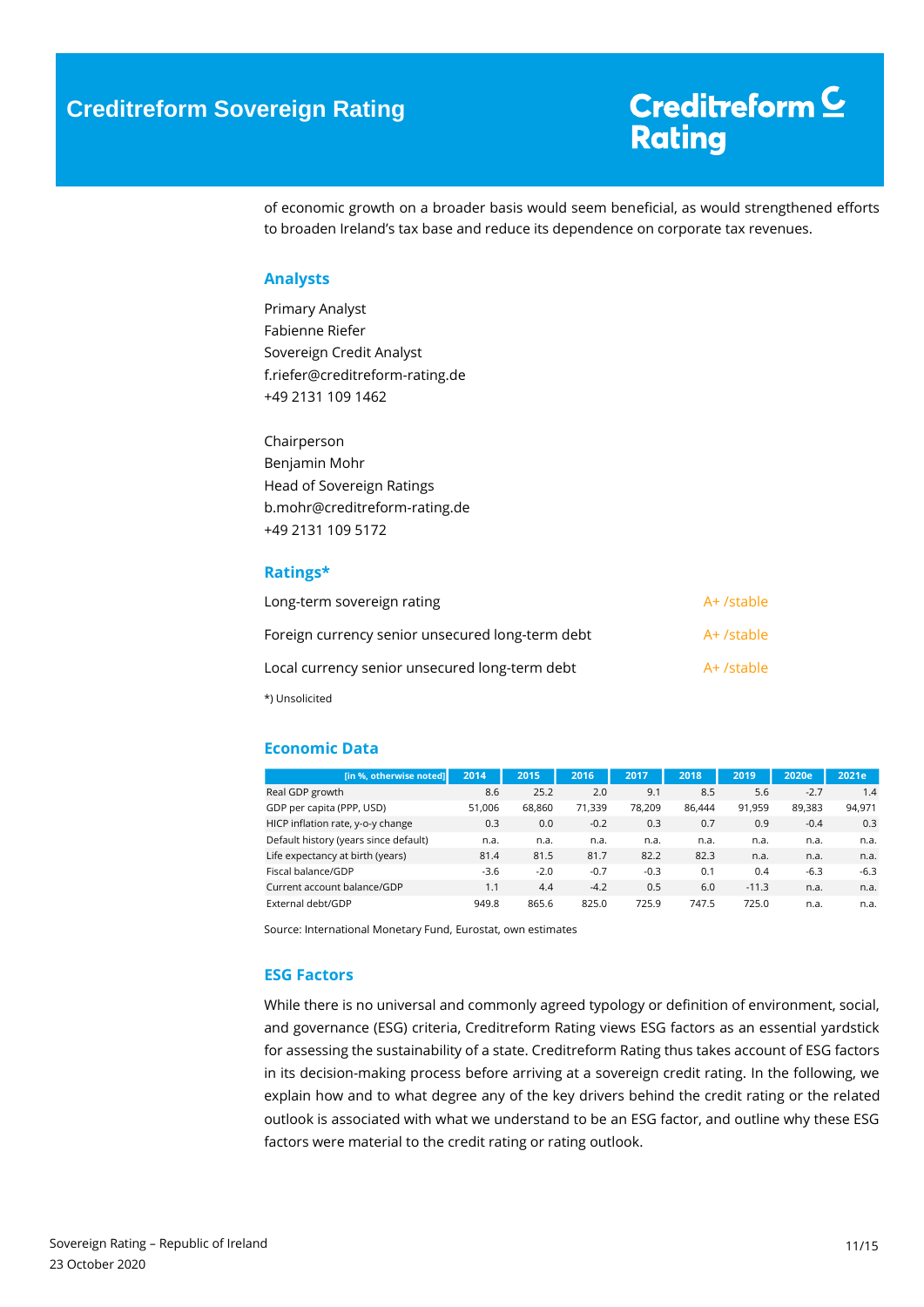For further information on the conceptual approach pertaining to ESG factors in public finance and the relevance of ESG factors to sovereign credit ratings and to Creditreform Rating credit ratings more generally, we refer to the basic documentation, which lays down key principles of [the impact of ESG factors on credit ratings.](https://www.creditreform-rating.de/en/about-us/regulatory-requirements.html?file=files/content/downloads/Externes%20Rating/Regulatorische%20Anforderungen/EN/Ratingmethodiken%20EN/The%20Impact%20of%20ESG%20Factors%20on%20Credit%20Ratings.pdf)

### **ESG Factor Box**

| Environ-<br>mental<br>Quality                     | Ecological<br>Risks                       | Ressource<br>Management                                        | Education            | Health                                | Demo-<br>graphics                                     |
|---------------------------------------------------|-------------------------------------------|----------------------------------------------------------------|----------------------|---------------------------------------|-------------------------------------------------------|
| Labor                                             | Equality                                  | Technology &<br>Infrastructure                                 | Safety &<br>Security | <b>Judicial</b><br><b>System</b>      | <b>Quality of</b><br><b>Public</b><br><b>Services</b> |
| Integrity of<br><b>Public</b><br><b>Officials</b> | Quality and<br>Efficacy of<br>Regulations | <b>Civil Liber-</b><br>ties/ Political<br><b>Participation</b> | Market<br>Access     | <b>Business</b><br><b>Environment</b> | Data<br>Transparency                                  |



The governance dimension plays a pivotal role in forming our opinion on the creditworthiness of the sovereign. As the World Bank's Worldwide Governance Indicators Rule of Law, Government Effectiveness, Voice and Accountability, and Control of corruption have a material impact on Creditreform Rating's assessment of the sovereign's institutional set-up, which we regard as a key rating driver, we consider the ESG factors 'Judicial System and Property Rights', 'Quality of Public Services and Policies', 'Civil Liberties and Political Participation', and 'Integrity of Public Officials' as highly significant to the credit rating.

Since indicators relating to the competitive stance of the sovereign such as the World Bank's Ease of Doing Business index and the World Economic Forum's Global Competitiveness Indicator add further input to our rating or adjustments thereof, we judge the ESG factor 'Business Environment' as significant.

While Covid-19 may have significant adverse effects on several components in our ESG factor framework in the medium to long term, it has not been visible in the relevant metrics we consider in the context of ESG factors – though it has a significant bearing concerning economic prospects and public finances. To be sure, we will follow ESG dynamics closely in this regard.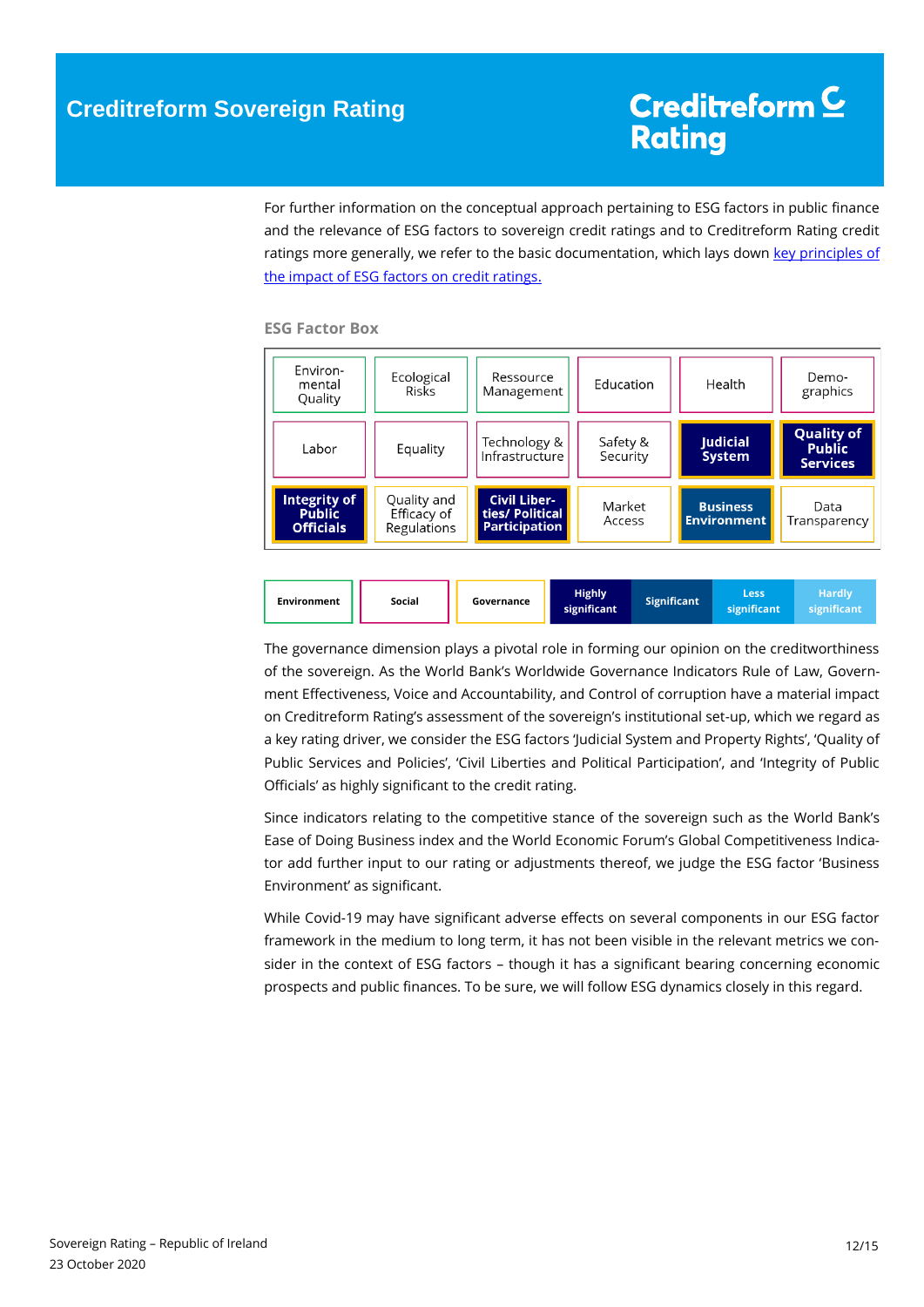### <span id="page-12-0"></span>**Appendix**

### **Rating History**

| <b>Event</b>          | <b>Publication Date</b> | <b>Rating / Outlook</b> |
|-----------------------|-------------------------|-------------------------|
| <b>Initial Rating</b> | 25.11.2016              | A /stable               |
| Monitoring            | 24.11.2017              | A /positive             |
| Monitoring            | 26.10.2018              | A+ /stable              |
| Monitoring            | 08.11.2019              | A+ /stable              |
| Monitoring            | 23.10.2020              | A+ /stable              |

### **Regulatory Requirements**

In 2011 Creditreform Rating AG (CRAG) was registered within the European Union according to EU Regulation 1060/2009 (CRA-Regulation). Based on the registration Creditreform Rating AG is allowed to issue credit ratings within the EU and is bound to comply with the provisions of the CRA-Regulation.

This sovereign rating is an unsolicited credit rating. Neither the rated sovereign nor a related third party participated in the credit rating process. Creditreform Rating AG had no access to the accounts, representatives or other relevant internal documents for the rated entity or a related third party. Between the disclosure of the credit rating to the rated entity and the public disclosure no amendments were made to the credit rating.

| Unsolicited Credit Rating                              |     |
|--------------------------------------------------------|-----|
| With Rated Entity or Related Third Party Participation | NO. |
| With Access to Internal Documents                      | NO. |
| With Access to Management                              | NΟ  |

The rating was conducted on the basis of CRAG's ["Sovereign Ratings" methodology](https://www.creditreform-rating.de/en/about-us/regulatory-requirements.html?file=files/content/downloads/Externes%20Rating/Regulatorische%20Anforderungen/EN/Ratingmethodiken%20EN/Rating%20Methodology%20Sovereign%20Ratings.pdf) (v1.2, July 2016) in conjunction with its basic document ["Rating Criteria and Definitions"](https://www.creditreform-rating.de/en/about-us/regulatory-requirements.html?file=files/content/downloads/Externes%20Rating/Regulatorische%20Anforderungen/EN/Ratingmethodiken%20EN/CRAG%20Rating%20Criteria%20and%20Definitions.pdf) (v1.3, January 2018). CRAG ensures that methodologies, models and key rating assumptions for determining sovereign credit ratings are properly maintained, up-to-date, and subject to a comprehensive review on a periodic basis. A complete description of CRAG´s rating methodologies and basic document "Rating Criteria and Definitions" is published on our [website.](https://www.creditreform-rating.de/en/about-us/regulatory-requirements.html)

To prepare this credit rating, CRAG has used the following substantially material sources: International Monetary Fund, World Bank, Organization for Economic Co-operation and Development, Eurostat, European Commission, European Banking Authority, European Central Bank, World Economic Forum, European Investment Bank, Blavatnik School of Government, ECDC, Central Bank of Ireland, Central Statistics Office (CSO), Republic of Ireland - Department of Finance, National Treasury Management Agency, Irish Tax and Customs.

A Rating Committee was called consisting of highly qualified analysts of CRAG. The quality and extent of information available on the rated entity was considered satisfactory. The analysts and committee members declared that the rules of the Code of Conduct were complied with. No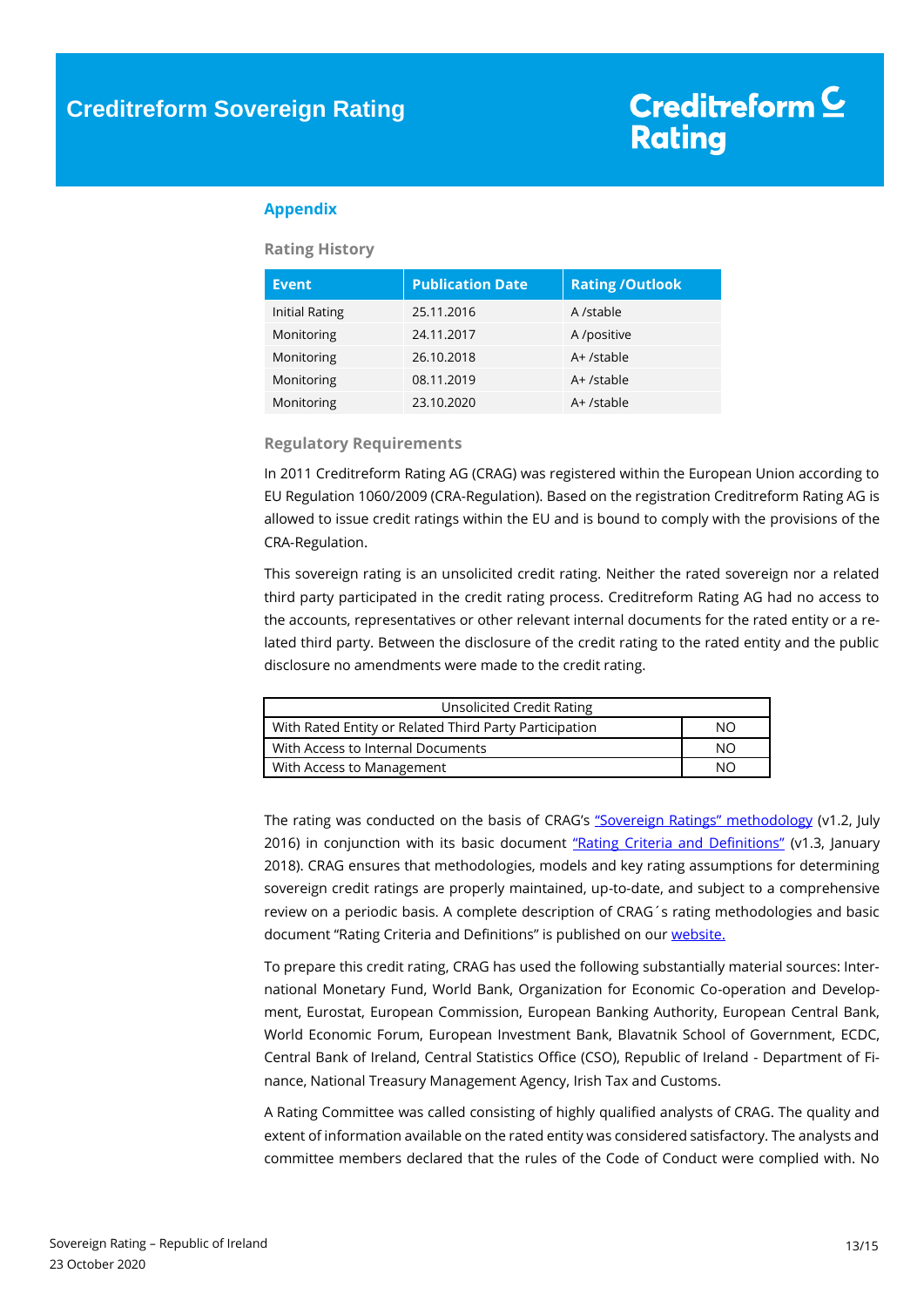conflicts of interest were identified during the rating process that might influence the analyses and judgements of the rating analysts involved or any other natural person whose services are placed at the disposal or under the control of Creditreform Rating AG and who are directly involved in credit rating activities or approving credit ratings and rating outlooks. The analysts presented the results of the quantitative and qualitative analyses and provided the Committee with a recommendation for the rating decision. After the discussion of the relevant quantitative and qualitative risk factors, the Rating Committee arrived at a unanimous rating decision. The weighting of all risk factors is described in CRAG´s "Sovereign Ratings" methodology. The main arguments that were raised in the discussion are summarized in the "Reasons for the Rating Decision".

As regards the rating outlook, the time horizon is provided during which a change in the credit rating is expected. This information is available within the credit rating report. There are no other attributes and limitations of the credit rating or rating outlook other than displayed on the CRAG website. In case of providing ancillary services to the rated entity, CRAG will disclose all ancillary services in the credit rating report.

The date at which the credit rating was released for distribution for the first time and when it was last updated including any rating outlooks is indicated clearly and prominently in the rating report; the first release is indicated as "initial rating"; other updates are indicated as an "update", "upgrade or downgrade", "not rated", "affirmed", "selective default" or "default".

In accordance with Article 11 (2) EU-Regulation (EC) No 1060/2009 registered or certified credit rating agency shall make available in a central repository established by ESMA information on its historical performance data, including the ratings transition frequency, and information about credit ratings issued in the past and on their changes. Requested data are available on the ESMA website[: https://cerep.esma.europa.eu/cerep-web/statistics/defaults.xhtml.](https://cerep.esma.europa.eu/cerep-web/statistics/defaults.xhtml)

An explanatory statement of the meaning of each rating category and the definition of default are available in the credit rating methodologies disclosed on the website.

### **Disclaimer**

Any rating issued by Creditreform Rating AG is subject to the Creditreform Rating AG Code of Conduct which has been published on the web pages of Creditreform Rating AG. In this Code of Conduct, Creditreform Rating AG commits itself – systematically and with due diligence – to establish its independent and objective opinion as to the sustainability, risks and opportunities concerning the entity or the issue under review.

When assessing the creditworthiness of sovereign issuers, Creditreform Rating AG relies on publicly available data and information from international data sources, governments and national statistics. Creditreform Rating AG assumes no responsibility for the true and fair representation of the original information.

Future events are uncertain, and forecasts are necessarily based on assessments and assumptions. Hence, this rating is no statement of fact but an opinion. Neither should these ratings be construed as recommendations for investors, buyers or sellers. They should only be used by